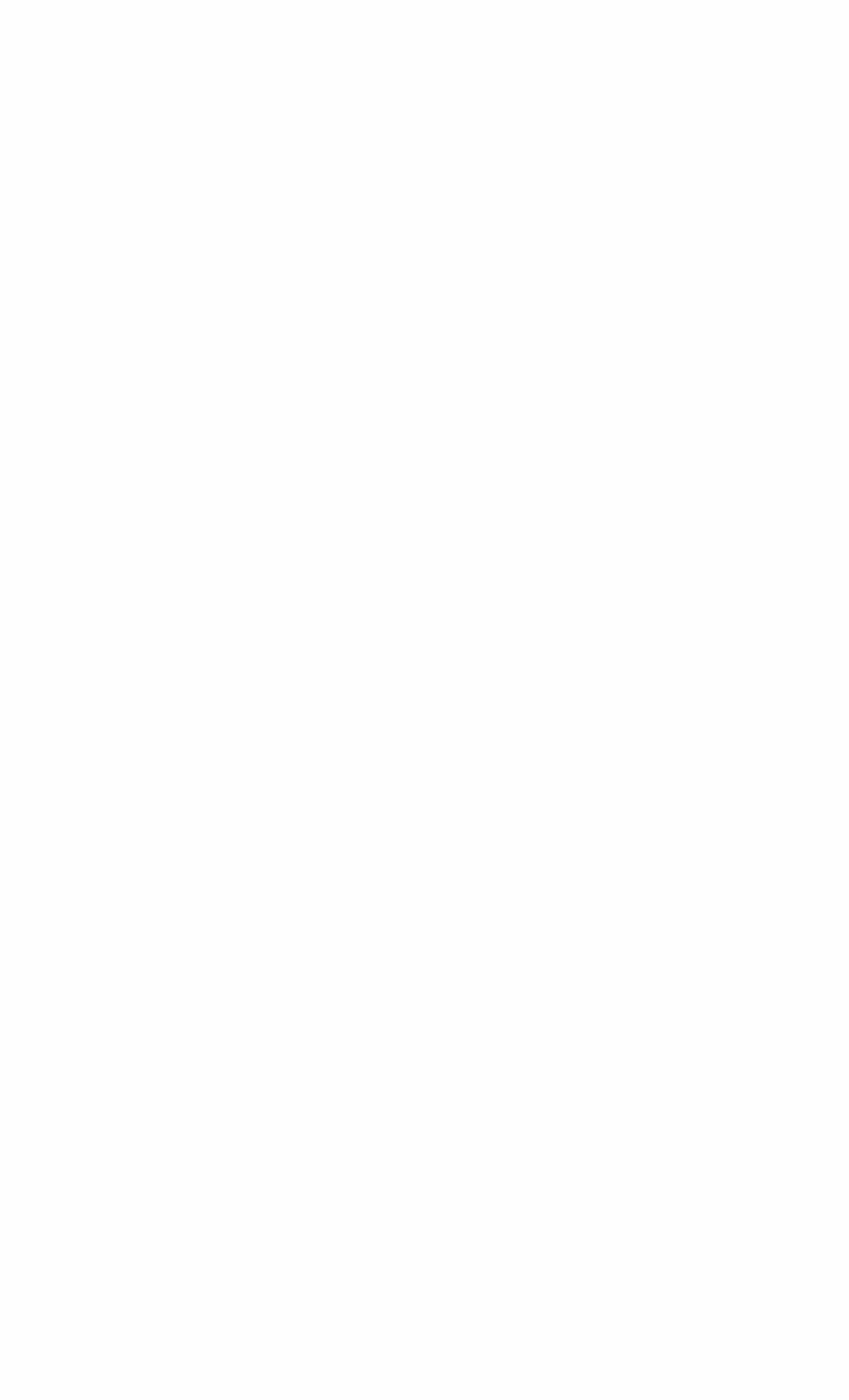1. Mr. Tickle asked Mr. Dyson if Short Paving had started the work on Rt. 623 - station Road from Rt. 460 to the railroad tracks? He work on Re. 025 - Station Road from Re. 400 to the failfoad clacks: he said that stretch of road is in bad shape. Is it possible to improve it or take out the bumps? Mr. Tickle stated that whoever had done the foundation work had done a very poor job.

Mr. Dyson said that VDOT would take a look at the work.

 $\sim 10^{10}$  M  $_\odot$ 

2. The Olainnan asked Mr. Dyson if Ms. Forrest had looked into the traffic count for the deacceleration lane on Rt. 226 and Ferndale Road? Mr. Tickle said he thought it would be included in Pierce's Shopping Center. The exit will tie into that interchange and a light will be inevitable, although there were no proffers.

Mr. Moody asked when the project on Rt.700 was to start; he said every time he had asked the answer was soon.

Mr. Dyson stated the contractor had 45 days to begin after the job was awarded by the State, and he felt the job should begin within the next two weeks.

## IN RE: COMMISSIONER OF THE REVENUE

 $\begin{bmatrix}$ '----J

Mrs. Deborah Marston, Commissioner of the Revenue, had nothing to report for the month but would be glad to answer any questions.

1. Mr. Bracey asked Ms. Marston if the tax maps were accurate? She said no.

2. Mr. Clay stated that the tax assessors should notify people when they go on their property. Ms. Marston told him the Board of Assessors are reviewing behind the appraisers to make sure that all the property in the county is assessed fairly.

3. The County Administrator stated he had been approached by a member of the Board of Assessors who indicated they don't feel they have the expertise in the area of timber values so they suggested that the County may want to look at acquiring a team of professional timber appraisers. The appraisers are looking at the value of land separate from timber values. This would help to resolve any contest over values at the end of the reassessment or if land use should change. The Board agreed that they would wait and see if there are any complaints; and if any arise, they would have no problem with obtaining assistance at that point.

IN *RE:* TREASURER -- REroRl'

Mr. William E. Jones submitted his report for the month to the Board. Mr. Jones asked the Board for authorization to advertise an ordinance to add a \$20 fee to cover administrative costs associated with the collection of delinquent taxes.

Upon motion of Mr. Clay, seconded by Mr. Tickle, Mr. Clay, Mr . Moody, Mr. Tickle, Mr. Bracey, Mr. Harrison voting "aye", the Treasurer was authorized to have an ordinance drafted and to advertise it for public hearing assessing a \$20 fee to cover the administrative costs associated with the collection of delinquent taxes.

#### IN RE: COMMONWEALTH ATTORNEY

Mr. T. O. Rainey, III, Commonwealth Attorney, stated he had nothing to report but would entertain any questions the Board may have.

## IN *RE:* SHERIFF

Mr. Bennie Heath, Sheriff, stated he had nothing to report but he would be glad to answer any questions the Board may have.

The Chairman asked Mr. Heath if he would do something about the speeding on Ferndale Road and Cedar Hart Lane.

IN RE: BUILDING INSPECTOR -- REPORT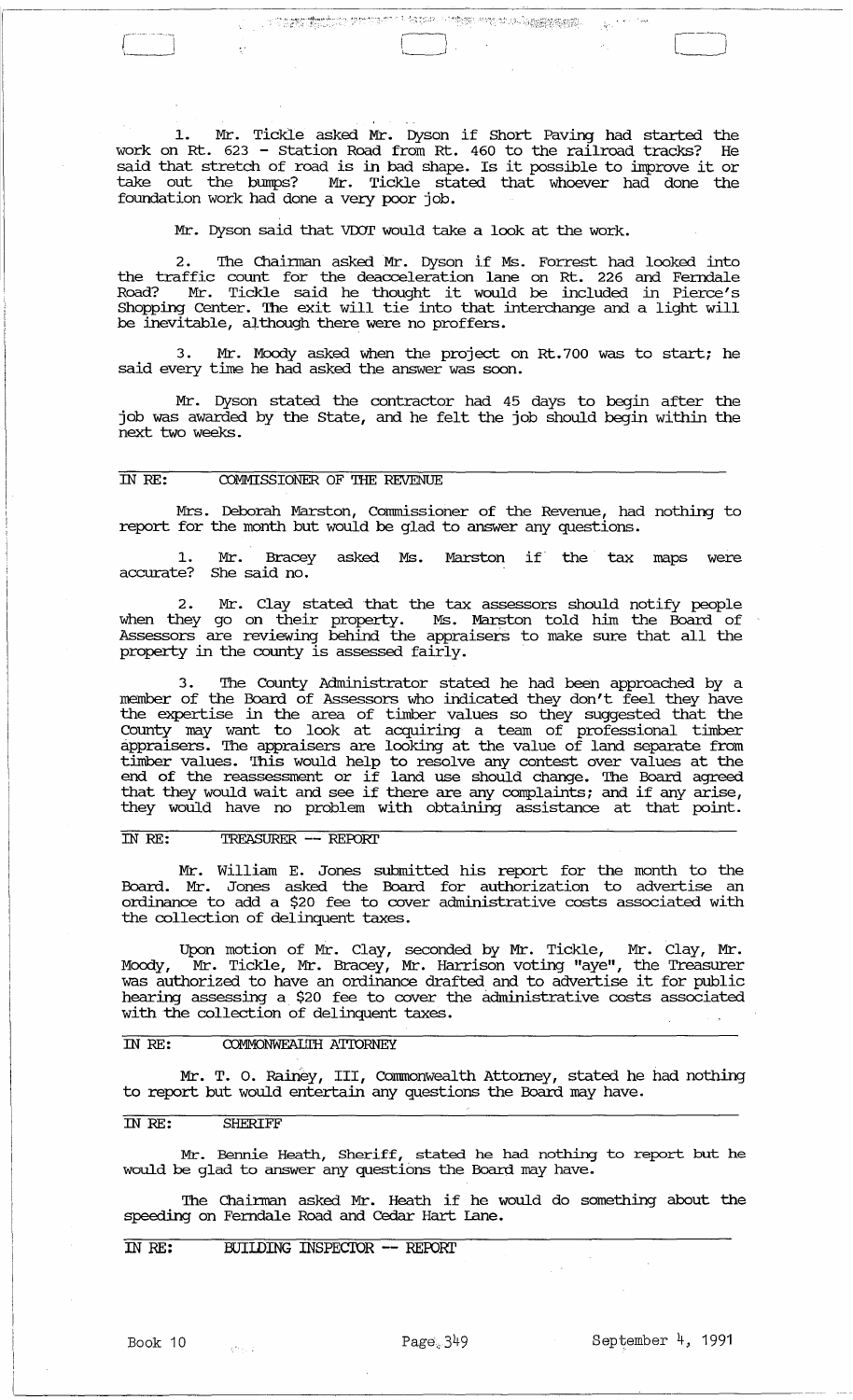Mr. Dwayne Abernathy, Building Inspector, submitted his report for the month of August, 1991. He told the Board that they would see a decrease in the values this year because last year Wal-Mart was just beginning to develop.

# IN *RE:* ANIMAL WARDEN -- REPORI'

Mr. John Mellick, Animal Warden, submitted his report for the month of August 1991. He infonned the Board that he is now licensed in the field of euthanasia and this would save both time and money for the County. Mr. Mellick also asked the Board for authorization to have Ms. Elder work five full days September 9-13, in order to train her in the other operations .

Upon motion of Mr. Tickle, seconded by Mr. Moody, Mr. Clay, Mr • Moody, Mr. Tickle, Mr. Bracey, Mr. Harrison, voting "aye", the Animal Warden was authorized to have Ms. Elder work 40 hours for the training as deemed necessary, September 9-13.

Mr. Bracey stated that he had visited the pound and that they were doing a fine job there. He said he was puzzled because he didn't see any cats there. The Animal Control Officer stated that the cats are housed by Friends of Animals because the cats cannot be housed together with the dogs without soundproofing the building. Mr. Bracey asked if we were supplying the necessary supplies for the housing? Mr. Mellick told him the County does.

The County Administrator told the Board that the Animal Control Officer had requested authorization to attend a three and one-half day course on Animal Immobilization, October 8, 9, 10, and 11, 1991 to be held at Fairfax County.

Upon motion of Mr. Bracey, seconded by Mr. Moody, Mr. Clay, Mr • Moody, Mr. Tickle, Mr. Bracey, Mr. Harrison, voting "aye", the Animal Warden was authorized to attend a three and one-half day course on Animal Immobilization, October 8, 9, 10, and 11, 1991 to be held at Fairfax County.

IN RE: PUBLIC HEARING -- RABIES ORDINANCE -- A-91-14

This being the time and place as advertised in the Progress-Index Newspaper on August 14, 1991 and August 21, 1991, for the Board of SUpervisors to conduct a Public Hearing to consider for the purpose of adopting an Ordinance to amend sections 4-32 and 4-55 of the Dinwiddie Code to provide for the vaccination against rabies of all dogs in the County at four months of age rather than at six months as is currently required, in order to comply with recent changes to the Virginia Code.

Upon motion of Mr. Tickle, seconded by Mr. Moody, Mr. Clay, Mr. Moody, Mr. Tickle, Mr. Bracey, Mr. Harrison, voting "aye",

BE IT ORDAINED, by the Board of SUpervisors of Dinwiddie County, Virginia that Articles III and IV of Chapter 4 of the Dinwiddie Code are hereby amended to replace sections 4-32 and 4-55 with the following:

Sec. 4-32.

v'y

 $\left(\begin{array}{c} \sqrt{6} \\ \sqrt{6} \end{array}\right)$ *rr* 

 $\sum$ 

It shall be unlawful for any person to own a dog four (4) months old or older in the county, unless such dog is currently licensed under the provisions of this article.

Sec. 4-55.

(a) It shall be unlawful for any person to own, keep or harbor within the county any dog over the age of four (4) months, unless such dog has been vaccinated with a modified virus (Flury Strain) or an acceptable activated rabies vaccine approved by the state depa.rtment of health, within a period of thirty-six (36) months, or vaccinated within a period of twelve (12) months with a standard rabies vaccine approved by the state department of health.

### (b) (Unchanged)

This Ordinance shall become effective immediately.

 $\overline{\phantom{0}}$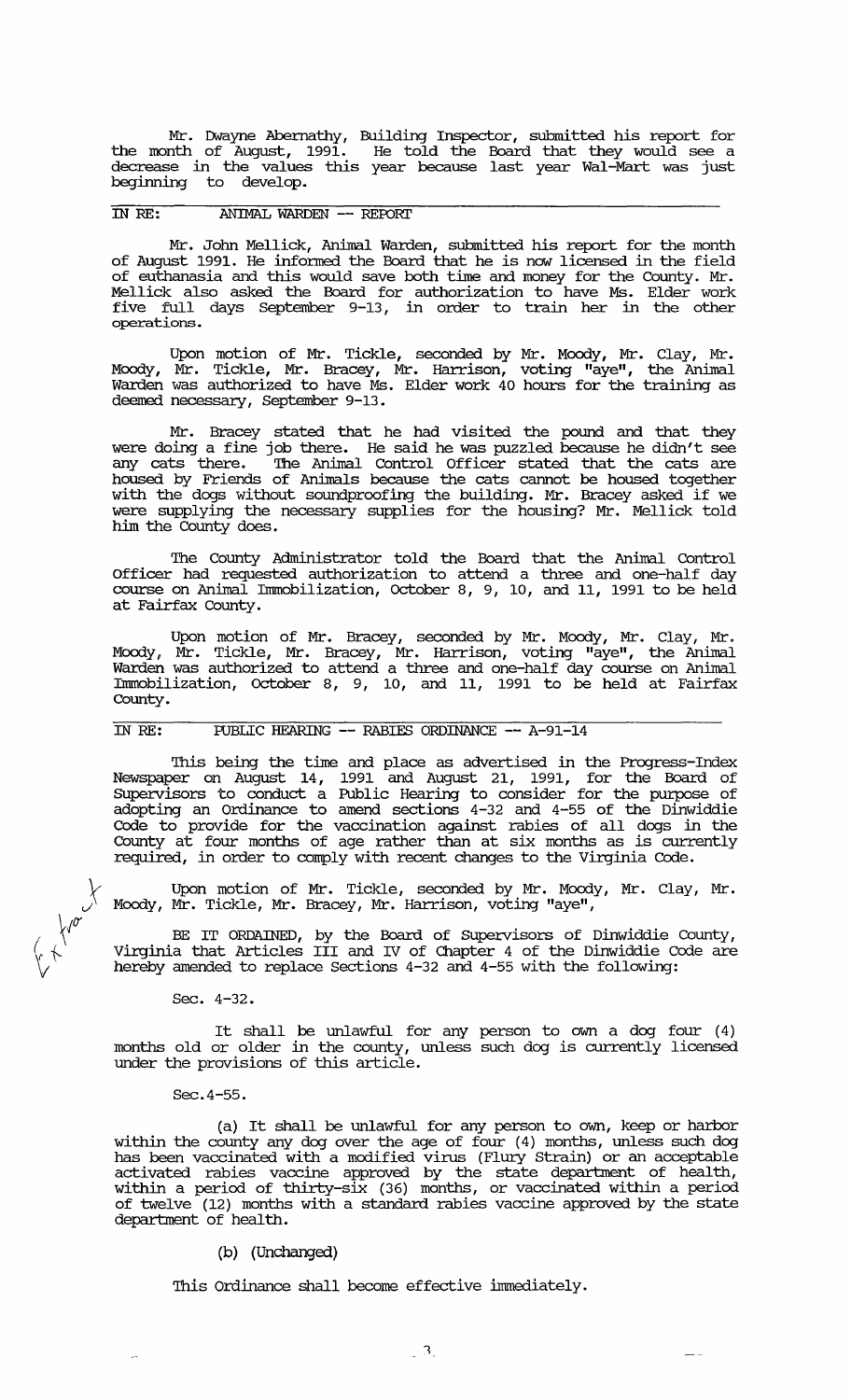#### $\overline{IN}$  RE: DIRECTOR OF PLANNING -- REPORT

Mr. Len Ponder, Director of Planning, asked the Board for direction regarding the enforcement of prohibiting high grass under the public nuisance ordinance. He stated that the County provides \$10 per yard for the cost in having the grass cut. The cost can be passed on to the property owners but there are some' situations when the property owner can't be located. sometimes the property is in foreclosure and the mortgage company won't have the grass cut. If we bill the property owner and they don't pay the bill, it is noted on the records in the Treasurer's office, so when the property is sold the payment has to be made before the property can be closed. Mr. Ponder stated that it may be cost effective for the County to issue warrants for the bills if not paid.

 $\frac{1}{2}$  $\mathcal{C} \subset \mathbb{R}^2$ - مم<del>ت پاڪ</del>

The Board agreed that the public nuisance fund account could be used to pay the fees associated with grass cutting. Mr. Tickle stated that he understood that if monies were available that there were eighteen more houses that had been targeted to be removed in the West Petersburg area.

Upon motion of Mr. Moody, seconded by Mr. Bracey, Mr. Bracey, Mr. Clay, Mr. Moody, Mr. Tickle Mr. Harrison voting "aye", the Director of Planning was authorized to proceed with enforcing the prohibition of high grass under the public nuisance ordinance by cutting the grass and funding it from the public nuisance category of the budget.

## IN RE: DIRECTOR OF SOCIAL SERVICES -- REPORT

Mrs. Peggy McElveen, Director of Social Services, informed the Board that she had nothing to report, but would be glad to answer any questions.

## IN RE: SUPERINTENDENT OF SCHOOLS -- REPORT

Dr. Richard Vaughn, SUperintendent of Schools, stated there was a shooting incident at the football game on Friday night and that the Sheriff's Department was investigating the incident. There was an accident at the Middle School in which three school buses were involved and six children had reported having head injuries. The school administration had discussed the placement of security personnel.

## IN RE: COUNTY ATTORNEY

Mr. Daniel Siegel, County Attorney, said he had nothing to report but would be glad to answer any questions the Board may have.

The County Administrator advised the Board that they received in their Board packets the sample ordinances from Chesterfield whereas the Board must declare their interest in rezoning cases for consideration. The Board agreed to take a look at the ordinances and give the County Attorney their comments by the next meeting.

## IN RE: RECREATION DIRECTOR -- REPORT

Mr. Tony Rinaldi submitted the progress report for the month of August, 1991.

### IN RE: DIRECTOR OF WASTE MANAGEMENT -- REPORT

Mr. Denny King, Director of Waste Management, submitted his report for the month to the Board.

IN RE: CLEAN-UP TRUCK -- DEPARIMENT OF WASTE MANAGEMENT

Mr. Denny King, Director, stated that he had located a clean-up truck for the landfill. The bids were as follows:

Bill Smith Ford - Southern Pines, NC \$13,000 - 1991 Ford F350 Long Wheel Base Air Conditioning AMjFM Clock Radio Super Engine Cooling Spare Tire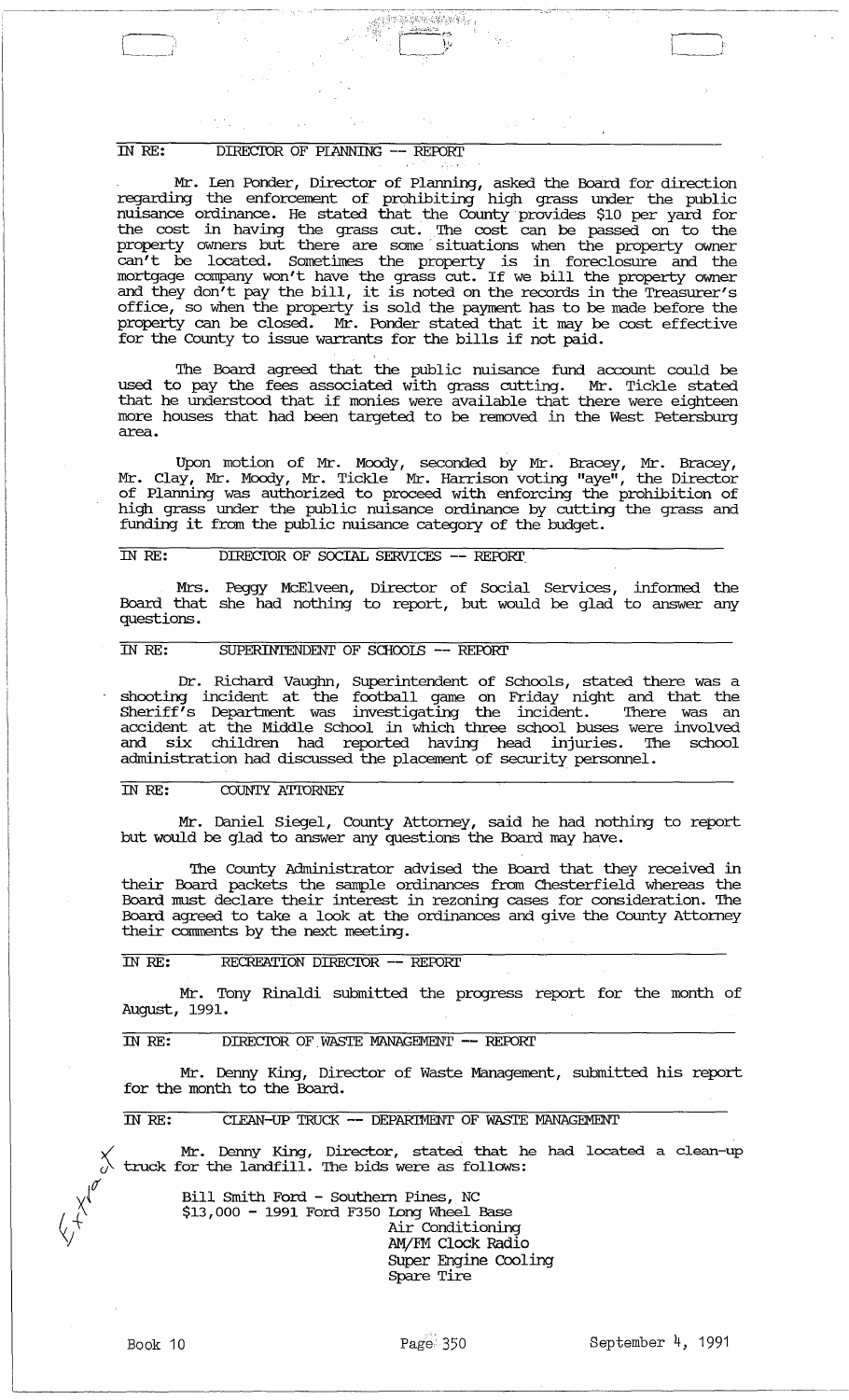Moore's Chrysler Plymouth - South Hill, VA  $$13,276 - 1991$  Dodge D350 Long Wheel Base \$13,864 - 1991 Chevrolet C30 Long Wheel Base capital Truck Center - Richmond, VA \$13,450 - 1991 Chevrolet C30 Long Wheel Base \$14,639 - 1991 Chevrolet C30 Short Wheel Base Auto Transmission (cannot use with dump body) Heritage Chevrolet - Chester, VA \$13,615 - 1991 Chevrolet C30 Long Wheel Base Delay wipers Colonial Ford - Richmond, VA \$14,432 - 1991 Ford F350 Short Wheel Base 460 Engine super Engine Cooling \$15,343 - 1991 Ford F350 Long Wheel Base 7.3 Liter Diesel \$15,499 - 1991 Ford F350 Short Wheel Base 7.3 Liter Diesel

Mr. Bracey stated that he felt the truck needed a lift since it was going to be used for clean-up around the dmnpsters. Many times old stoves, refrigerators and other heavy articles were left.

SUper Engine Cooling

Mr. King stated that the lift would be an asset especially if only one person was on clean up duty and the lift could be installed anytime. The lift he recommended cost \$1,795.

Upon motion of Mr. Bracey, seconded by Mr. Tickle, Mr. Bracey, Mr. Clay, Mr. Moody, Mr. Tickle, Mr. Harrison voting "aye", the Board approved check #15302 for the amount of \$13,000 for the purchase of the 1991 Ford F350 from Bill Smith Ford in Southern Pines, NC to include the tailgate lift equipment in the amount of \$1,795 to be installed on the truck.

#### IN RE: RESOILTIONS -- WASTE MANAGEMENT ISSUES

The County Administrator infonned the Board that there were two Resolutions received from Mecklenburg County for their consideration. One was regarding the Department of Waste Management's requirement relating to leachate control. The other dealt with pennit application fees imposed by the Deparbnent of Waste Management. The Administrator said he felt the resolution dealing with the application fees should be addressed by our Board also. The Board told the County Administrator to draft a Resolution dealing with the issuance of pennit fees for their consideration.

## IN RE: RECESS

The Chairman declared a recess at 9:34 p.m. The meeting reconvened at 9:41 p.m.

# IN RE: CO-COMPOSTING OPERATION -- AUTHORIZATION TO ISSUE RFP

The County Administrator showed a video on a co-composting facility similar to the one the Board toured in Delaware. He suggested the Board consider issuing an RFP to see what proposals they might receive for a similar facil tiy in Dinwiddie County. Mr. Doug Reese stated he felt it was a good idea if the economics are right.

Upon motion of Mr. Bracey, seconded by Mr. Clay, Mr. Bracey, Mr. Harrison, Mr. Tickle, Mr. Clay, Mr. Moody voting "aye" , the County Administrator was authorized to issue an RFP to interested fims to locate a co-composting operation in Dinwiddie County.

# IN RE: REGISTRAR -- APPROPRIATION FOR ELECTION EXPENSES

 $\omega_{\rm{eff}}$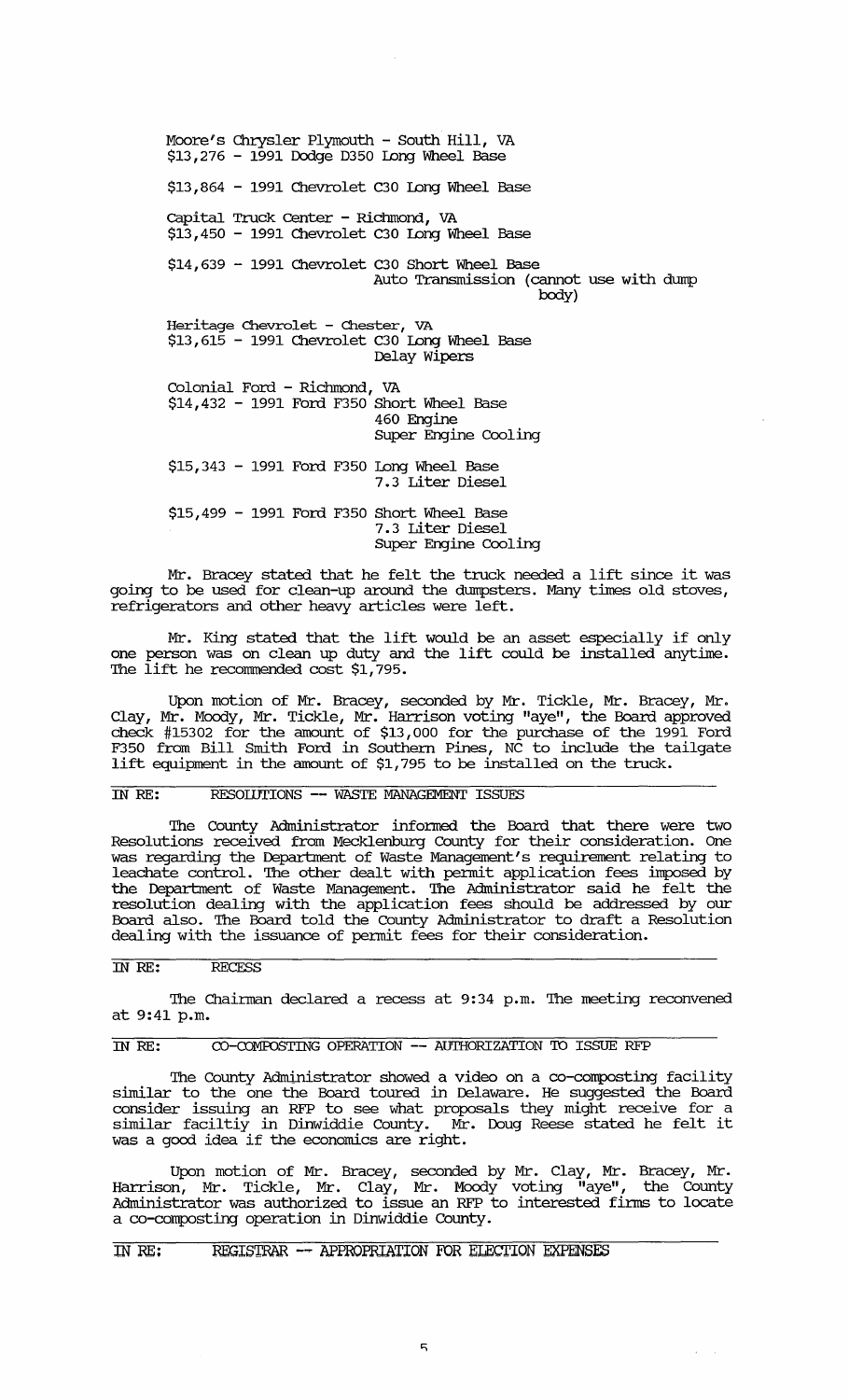Mrs. Betty Jeter, Registrar, submitted to the Board the approximate cost of \$4,656.28 for expenses for the September Democratic Primary Election. She said the cost for the voting machines needed for the 1991 redistricting is \$5,385.00. The approximate cost for the expenses of the *Vprima:ry* and voting machines is \$10,041.28. No funds were included in the  $\partial \overline{\partial}$  budget for these expenses.

~~:' ~ :::: ""~ -,'-. ..:.;~.;'(:~~~ ~!;:/~.~>:;~.

 $\mathcal{L}^{(1)}$  . ( ) we have a set of  $\mathcal{L}^{(1)}$  and  $\mathcal{L}^{(2)}$ 

 $\overline{a}$  $\Box$ 

 $\mathcal{U}_\mathcal{Y}$   $\setminus$   $\setminus$   $\setminus$   $\setminus$  Upon motion of Mr. Bracey, seconded by Mr. Clay, Mr. Bracey, Mr. V Harrison, Mr. Tickle, Mr. Clay, Mr. Moody voting "aye", funds were appropriated within the 1991-92 budget to cover the expenses needed for the primary election and the three voting machines for the 1991 redistricting estimated to be \$10,041.18.

#### IN RE: AMERICAN LEGION POST 149 -- USE OF DISPIAY CASE AT PAMPLIN **BUILDING**

The Assistant County Administrator told the Board that the American legion Post 149 would like to display a certificate of distinguished service award in the display case.

Upon motion of Mr. Bracey, seconded by Mr. Clay, Mr. Bracey, Mr. Harrison, Mr. Tickle, Mr. Clay, Mr. Moody voting "aye", the request by the American legion Post 149 to display the' certificate in the display case was approved.

## IN RE: EXTENSION AGENCY ClUSTERING RESOIDTION

Upon motion of Mr. Moody, seconded by Mr. Clay, Mr. Bracey, Mr . Harrison, Mr. Tickle, Mr.' Clay, Mr. Moody voting "aye", the following resolution was adopted:

WHEREAS, the Dinwiddie Cooperative Extension service has served the citizens of Dinwiddie County whenever its expertise was requested; and

WHEREAS, the Virginia Cooperative Extension service has proposed the clustering of local Extension units into regional offices; and

WHEREAS, this approach would eliminate the local structure that currently exists in the Extension service; and

WHEREAS, local Extension offices are better equipped to deal with the unique problems that each locality must address; and

WHEREAS, regional organizations are less responsive to local concerns than an agency under the general supervision of a local governing \ body; and

 $\bigvee^{\uparrow}$  WHEREAS, support for Extension will be greatly diminished if resources are thinly spread over a large territory; and

WHEREAS, Dinwiddie County finances a large portion of our local Extension budget;

NOW, THEREFORE, BE IT RESOLVED, that the Board of Supervisors of Dinwiddie County opposes. any effort to eliminate the Dinwiddie Extension Service as currently structured; and

BE IT FURTHER RESOLVED that the Board of Supervisors of Dinwiddie County also opposes the multi-jurisdictional cluster of Extension service agencies in to a regional entity; and

BE IT STILL FURTHER RESOLVED that this Board endorses the provision of Extension Service programs in each locality through a locally based and locally oriented Extension office.

## IN RE: RESOLUTION IN SUPPORT OF THE AGRICULTURAL EXPORT CENTER FOR NOI'IOWAY COUNTY

Upon motion of Mr. Bracey, seconded by Mr. Moody, Mr. Bracey, Mr. Harrison, Mr. Tickle, Mr. Clay, Mr. Moody voting "aye", the following resolution was adopted: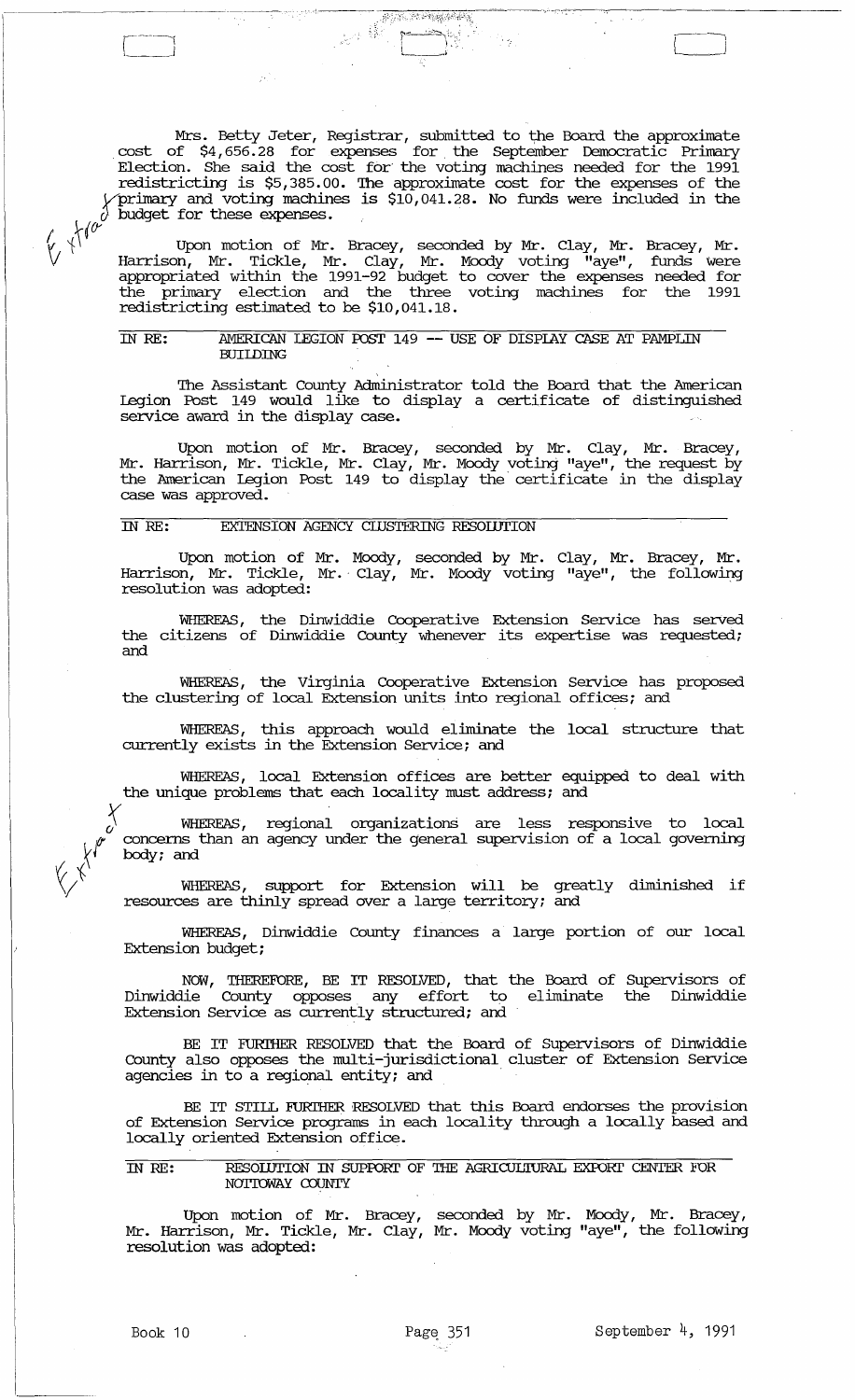WHEREAS, The Commonwealth of Virginia, in cooperation with Nottoway Cotmty, Virginia, proposes to develop an agricultural export center on a portion of the 1,130 acres of federal land currently leased to Virginia Tech adjacent to the Blackstone Anny Airfield, Fort Pickett, Virginia; and,

WHEREAS, the export center would include facilities for livestock shipments to foreign markets by air and, using facilities at the Port of Richmond, also by water and serve as the impetus for co-location of other agricultural and air cargo facilities; and,

WHEREAS, Virginia fanners generate millions of dollars for the economy of the Commonwealth' each year, jet have no centralized export facility to take advantage of the markets continually being created world-wide by political and economic changes; and,

WHEREAS, this facility would provide Virginia fanners with expanded opportunities; and,

WHEREAS, exporters from across the U. S. particularly exporters from the Mid-Atlantic area, would use the facility; and,

WHEREAS, the Blackstone Anny Airfield is an unrestricted, joint-use facility authorized by the Department of Defense,

NOW, THEREFORE, BE IT RESOLVED that the Board of Supervisors of Dinwiddie COtmty, in a meeting duly assembled, supports this most needed agricultural initiative of the Conunonwealth of Virginia and Nottoway County and passes this resolution as a manifestation of its support for the Agricultural Export Center.

## IN RE: TRAVEL REQUEST

The County Administrator told the Board that the Virginia Institute for Economic Development was presenting a conununity Economic Development Basic Course and he felt it would be worthwhile attending. The course dates are September 25-27, and November 13-15, 1991 to be held at Virginia Tech, Blacksburg, VA. The registration fee is \$225.

Upon motion of Mr. Tickle, seconded by Mr. Moody, Mr. Bracey, Mr. Clay, Mr. Tickle, Mr. Moody, Mr. Harrison voting "aye", the Board authorized the County Administrator to attend the Community Economic Development Course at Virginia Tech, Blacksburg, VA, September 25-27 and November 13-15, 1991.

#### IN RE: CITIZEN COMMENTS

1. Mr. James McKenzie of Allen Drive asked the Board if they could do something about the vacant houses in Stony Springs Subdivision. He stated that the houses were an eye sore and a real problem for the neighborhood. He asked how many people Wal-Mart had hired who were actually from Dinwiddie County. Mr. McKenzie also told the Board he was concerned about the speeding in Stony Springs. The speed limit posted is 25 mph, but there were a lot of people who do not abide by the limit. He said he had called the Sheriff's Department many times but nothing seemed to help.

## IN RE: EXECUTIVE SESSION

Upon motion of Mr. Clay, seconded by Mr. Tickle, Mr. Bracey, Mr. Clay, Mr. Moody, Mr. Tickle, Mr. Harrison voting "aye", pursuant to Section  $2.1-344$   $(1)$  Personnel, Section 2.1-344  $(5)$  Industrial, and Section 2.1-344 (7) legal, of the Virginia Freedom of Information Act, the Board moved into Executive Session at 10:35 p.m. A vote having been made and approved, the Board returned into open session at 11:17 p.m.

#### IN RE: CERTIFICATION OF EXECUTIVE MEETING

Upon motion of Mr. Tickle, seconded by Mr. Clay, Mr. Bracey, Mr. Clay, Mr. Harrison, Mr. Tickle, Mr. Moody voting "aye", the following certification resolution was adopted:

WHEREAS, the Board of Supervisors of Dinwiddie County convened. an Executive Meeting on this date pursuant to an affirmative